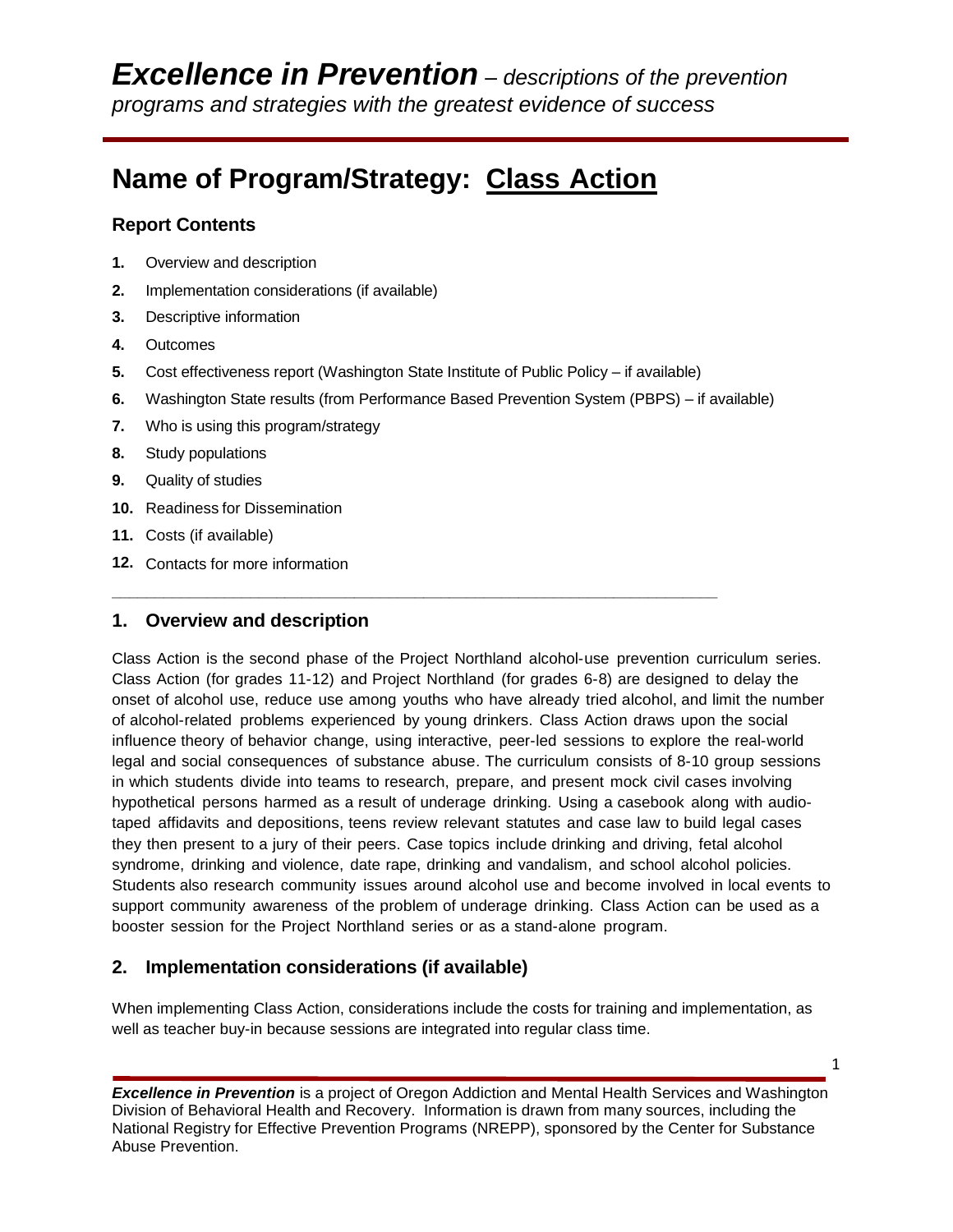## **3. Descriptive Information**

| <b>Areas of Interest</b>         | Substance abuse prevention                                                                                                                                                |  |  |
|----------------------------------|---------------------------------------------------------------------------------------------------------------------------------------------------------------------------|--|--|
| <b>Outcomes</b>                  | 1: Tendency to use alcohol                                                                                                                                                |  |  |
|                                  | 2: Binge drinking                                                                                                                                                         |  |  |
| <b>Outcome Categories</b>        | Alcohol                                                                                                                                                                   |  |  |
| <b>Ages</b>                      | 13-17 (Adolescent)                                                                                                                                                        |  |  |
| <b>Genders</b>                   | Male                                                                                                                                                                      |  |  |
|                                  | Female                                                                                                                                                                    |  |  |
| <b>Races/Ethnicities</b>         | American Indian or Alaska Native                                                                                                                                          |  |  |
|                                  | White                                                                                                                                                                     |  |  |
|                                  | Race/ethnicity unspecified                                                                                                                                                |  |  |
| <b>Settings</b>                  | School                                                                                                                                                                    |  |  |
| <b>Geographic Locations</b>      | Rural and/or frontier                                                                                                                                                     |  |  |
|                                  | Tribal                                                                                                                                                                    |  |  |
| <b>Implementation History</b>    | Data on implementation sites are not tracked by the developer.                                                                                                            |  |  |
| <b>NIH Funding/CER Studies</b>   | Partially/fully funded by National Institutes of Health: Yes                                                                                                              |  |  |
|                                  | Evaluated in comparative effectiveness research studies: No                                                                                                               |  |  |
| <b>Adaptations</b>               | Class Action has been translated into Spanish. Translated versions<br>of the implementation materials are available from Hazelden<br>Publishing and Educational Services. |  |  |
| <b>Adverse Effects</b>           | No adverse effects, concerns, or unintended consequences were<br>identified by the applicant.                                                                             |  |  |
| <b>IOM Prevention Categories</b> | Universal                                                                                                                                                                 |  |  |

## **4. Outcomes**

## **Outcome 1: Tendency to use alcohol**

| <b>Description of Measures</b> | Students' self-reported past alcohol use and intentions to use  |  |  |  |
|--------------------------------|-----------------------------------------------------------------|--|--|--|
|                                | alcohol in the future were measured using the Tendency To Use   |  |  |  |
|                                | Alcohol Scale. The scale combined items from the Monitoring the |  |  |  |
|                                | Future survey on actual alcohol use with other items about      |  |  |  |
|                                | intention to use alcohol. Questions included "On how many       |  |  |  |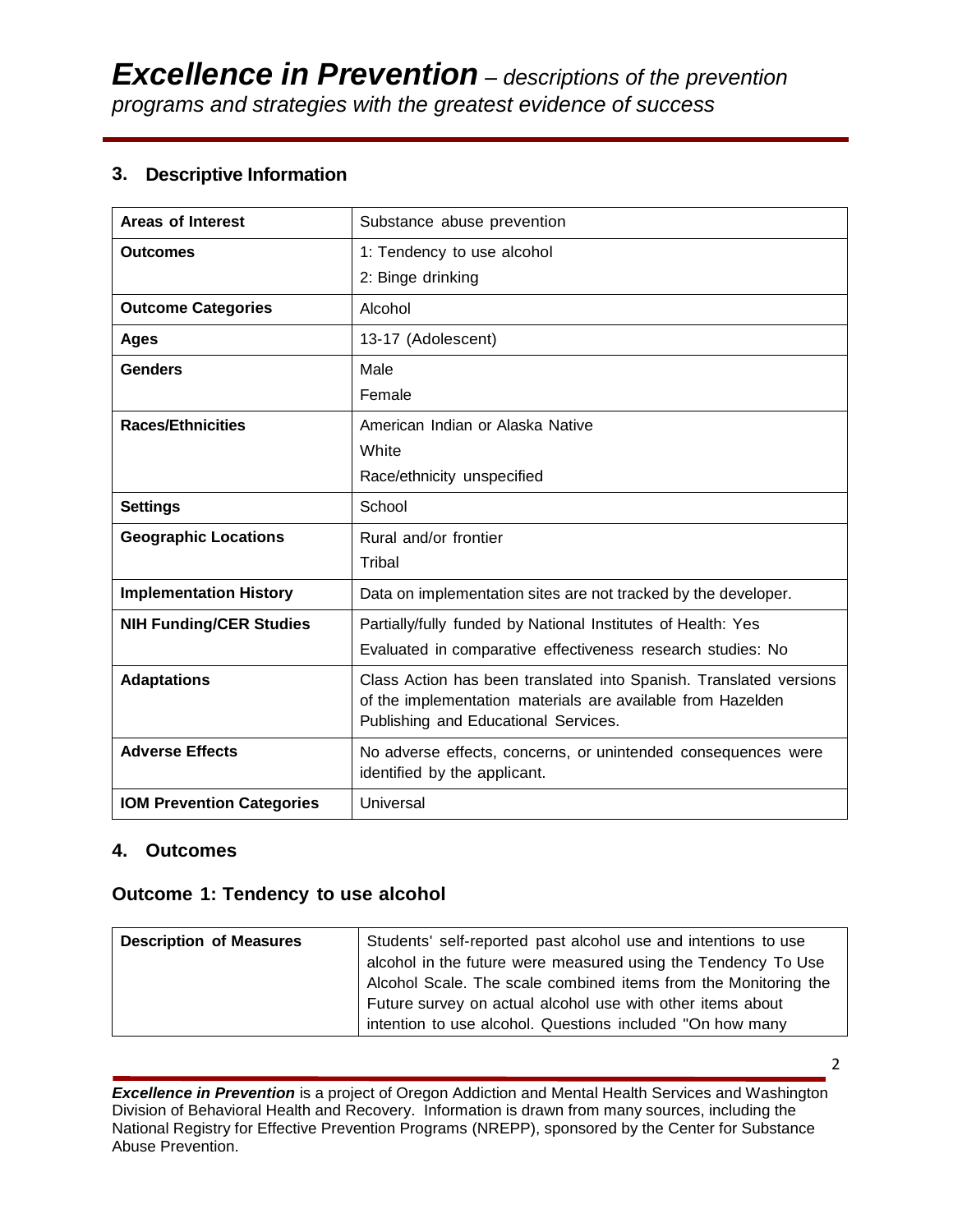## *Excellence in Prevention – descriptions of the prevention programs and strategies with the greatest evidence of success*

|                                   | occasions have you had alcoholic beverages to drink?" at four past<br>time points (lifetime, past 12 months, past 30 days, past 7 days)<br>and "How likely is it that you'll drink an alcoholic beverage?" at<br>four future time points (ever, next 12 months, next 30 days, next<br>7 days). Students responded on a scale from 1 (0 occasions) to 7<br>(40 or more occasions). |
|-----------------------------------|-----------------------------------------------------------------------------------------------------------------------------------------------------------------------------------------------------------------------------------------------------------------------------------------------------------------------------------------------------------------------------------|
| <b>Key Findings</b>               | Class Action participants were less likely to report increased<br>alcohol use or increased intentions to use alcohol in the future, as<br>measured by the Tendency To Use Alcohol Scale, compared with<br>peers who did not participate in the intervention ( $p < .05$ ).                                                                                                        |
| <b>Studies Measuring Outcome</b>  | Study 1                                                                                                                                                                                                                                                                                                                                                                           |
| <b>Study Designs</b>              | Experimental                                                                                                                                                                                                                                                                                                                                                                      |
| <b>Quality of Research Rating</b> | $3.1$ (0.0-4.0 scale)                                                                                                                                                                                                                                                                                                                                                             |

## **Outcome 2: Binge drinking**

| <b>Description of Measures</b>    | Binge drinking was measured using an item from the Monitoring<br>the Future survey: "On how many occasions have you had five or<br>more drinks in a row in the past 3 weeks?" Students responded<br>using a 6-point Likert scale ranging from 1 (0 occasions) to 6 (10<br>or more occasions). |
|-----------------------------------|-----------------------------------------------------------------------------------------------------------------------------------------------------------------------------------------------------------------------------------------------------------------------------------------------|
| <b>Key Findings</b>               | Students who received the program reported fewer occasions of<br>binge drinking than students who did not receive the program ( $p <$<br>$.05$ ).                                                                                                                                             |
| <b>Studies Measuring Outcome</b>  | Study 1                                                                                                                                                                                                                                                                                       |
| <b>Study Designs</b>              | Experimental                                                                                                                                                                                                                                                                                  |
| <b>Quality of Research Rating</b> | $3.2$ (0.0-4.0 scale)                                                                                                                                                                                                                                                                         |

- **5. Cost effectiveness report** (Washington State Institute of Public Policy if available)
- **6. Washington State results** (from Performance Based Prevention System (PBPS) if available)

## **7. Where is this program/strategy being used (if available)?**

| <b>Washington Counties</b> | <b>Oregon Counties</b> |
|----------------------------|------------------------|
| Asotin, Klickitat, Pacific |                        |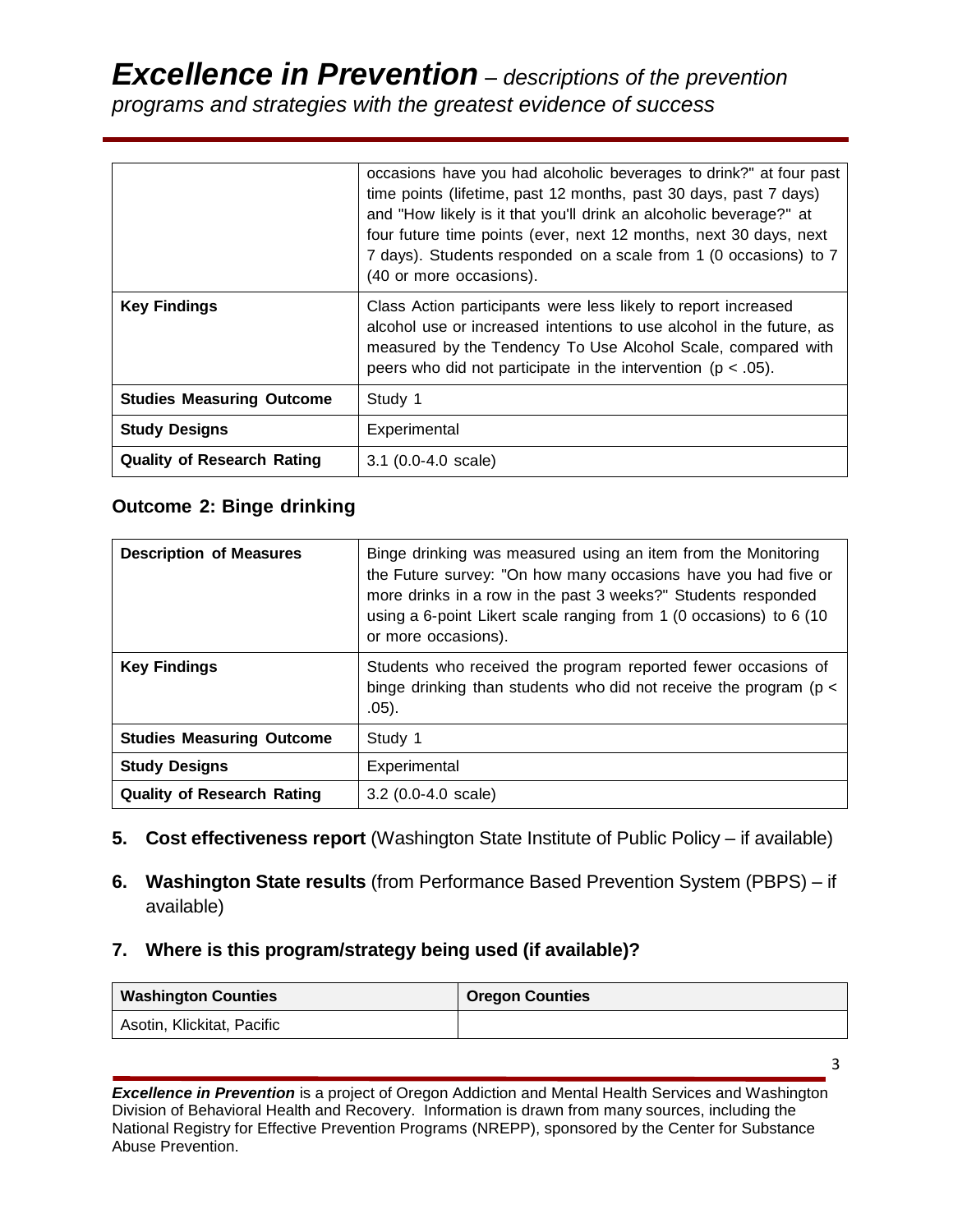## **8. Study Populations**

The studies reviewed for this intervention included the following populations, as reported by the study authors.

| <b>Study</b> | Age                | Gender     | <b>Race/Ethnicity</b>                                                      |
|--------------|--------------------|------------|----------------------------------------------------------------------------|
| Study 1      | 13-17 (Adolescent) | 53% Male   | 93% White                                                                  |
|              |                    | 47% Female | 5% American Indian or<br>Alaska Native<br>2% Race/ethnicity<br>unspecified |

## **9. Quality of Research**

The documents below were reviewed for Quality of Research. Other materials may be available. For more information, contact the developer(s).

#### **Study 1**

Perry, C. L., Williams, C. L., Komro, K. A., Veblen-Mortenson, S., Stigler, M. H., Munson, K. A., et al. (2002). Project Northland: Long-term outcomes of community action to reduce adolescent alcohol use. Health Education Research, 17(2), 117-132.

#### **Supplementary Materials**

Perry, C. L., Williams, C. L., Forster, J. L., Wolfson, M., Wagenaar, A. C., Finnegan, J. R., et al. (1993). Background, conceptualization, and design of a community-wide research program on adolescent alcohol use: Project Northland. Health Education Research, 8(1), 125-136.

Perry, C. L., Williams, C. L., Komro, K. A., Veblen-Mortenson, S., Forster, J. L., Bernstein-Lachter, R., et al. (2000). Project Northland high school interventions: Community action to reduce adolescent alcohol use. Health Education & Behavior, 27(1), 29-49.

Williams, C. L., Toomey, T. L., McGovern, P., Wagenaar, A. C., & Perry, C. L. (1995). Development, reliability, and validity of self-report alcohol-use measures with young adolescents. Journal of Child and Adolescent Substance Abuse, 4(3), 17-40.

#### **Quality of Research Ratings by Criteria (0.0-4.0 scale)**

External reviewers independently evaluate the Quality of Research for an intervention's reported results using six criteria:

- 1. Reliability of measures
- 2. Validity of measures
- 3. Intervention fidelity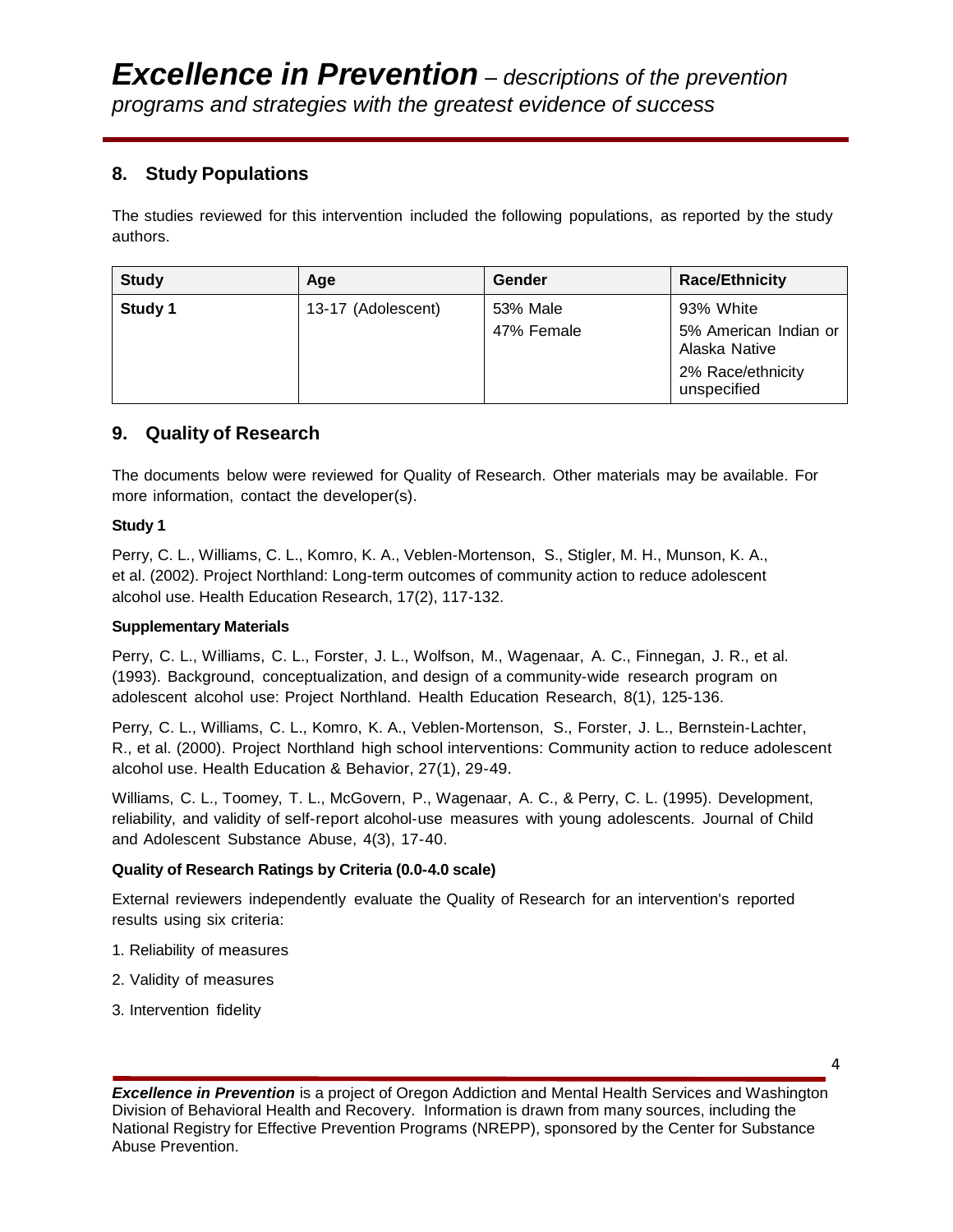- 4. Missing data and attrition
- 5. Potential confounding variables
- 6. Appropriateness of analysis

For more information about these criteria and the meaning of the ratings, see Quality of Research.

| Outcome                       | Reliability of<br><b>Measures</b> | Validity of<br><b>Measures</b> | Fidelity | Missing<br>Data/Attrition | Confounding<br>Variables | Data<br>Analysis | Overall<br>Rating |
|-------------------------------|-----------------------------------|--------------------------------|----------|---------------------------|--------------------------|------------------|-------------------|
| 1: Tendency to use<br>alcohol | 3.0                               | 3.8                            | 2.5      | 3.0                       | 2.8                      | 3.8              | 3.1               |
| 2: Binge drinking             | 3.3                               | 3.8                            | 2.5      | 3.0                       | 2.8                      | 3.8              | 3.2               |

#### **Study Strengths**

A randomized controlled design with multiple evaluation strategies was used to examine the effect of this comprehensive alcohol prevention program. The program is based on a sound theoretical foundation, and the survey instruments used have good psychometric properties (high internal consistency and test-retest reliability) and acceptable criterion-related validity. The participation rate within the large population-based study was relatively high. In addition, appropriate and sophisticated analytic methods (growth curve analyses) were used to evaluate change across time, trends within the data, and differences among subgroups.

#### **Study Weaknesses**

One of the 24 school districts did not participate for 1 of the 2 years of Phase II (Class Action). Generalizability of findings is limited because the study took place in small, rural communities, and school districts were not equivalent at baseline. It is difficult to assess the relative contribution of the five intervention components to the success of the intervention. In addition, it is unclear why changes in psychosocial risk factors did not correspond to the changes in outcome measures.

#### **10. Readiness for Dissemination**

The documents below were reviewed for Readiness for Dissemination. Other materials may be available. For more information, contact the developer(s).

#### **Dissemination Materials**

Perry, C., Williams, C., & Veblen-Mortenson, S. (2002). Case 1: Drinking and driving on trial. Hazelden Foundation: Center City, MN.

Perry, C., Williams, C., & Veblen-Mortenson, S. (2002). Case 2: Fetal alcohol syndrome on trial. Hazelden Foundation: Center City, MN.

Perry, C., Williams, C., & Veblen-Mortenson, S. (2002). Case 3: Drinking and violence on trial. Hazelden Foundation: Center City, MN.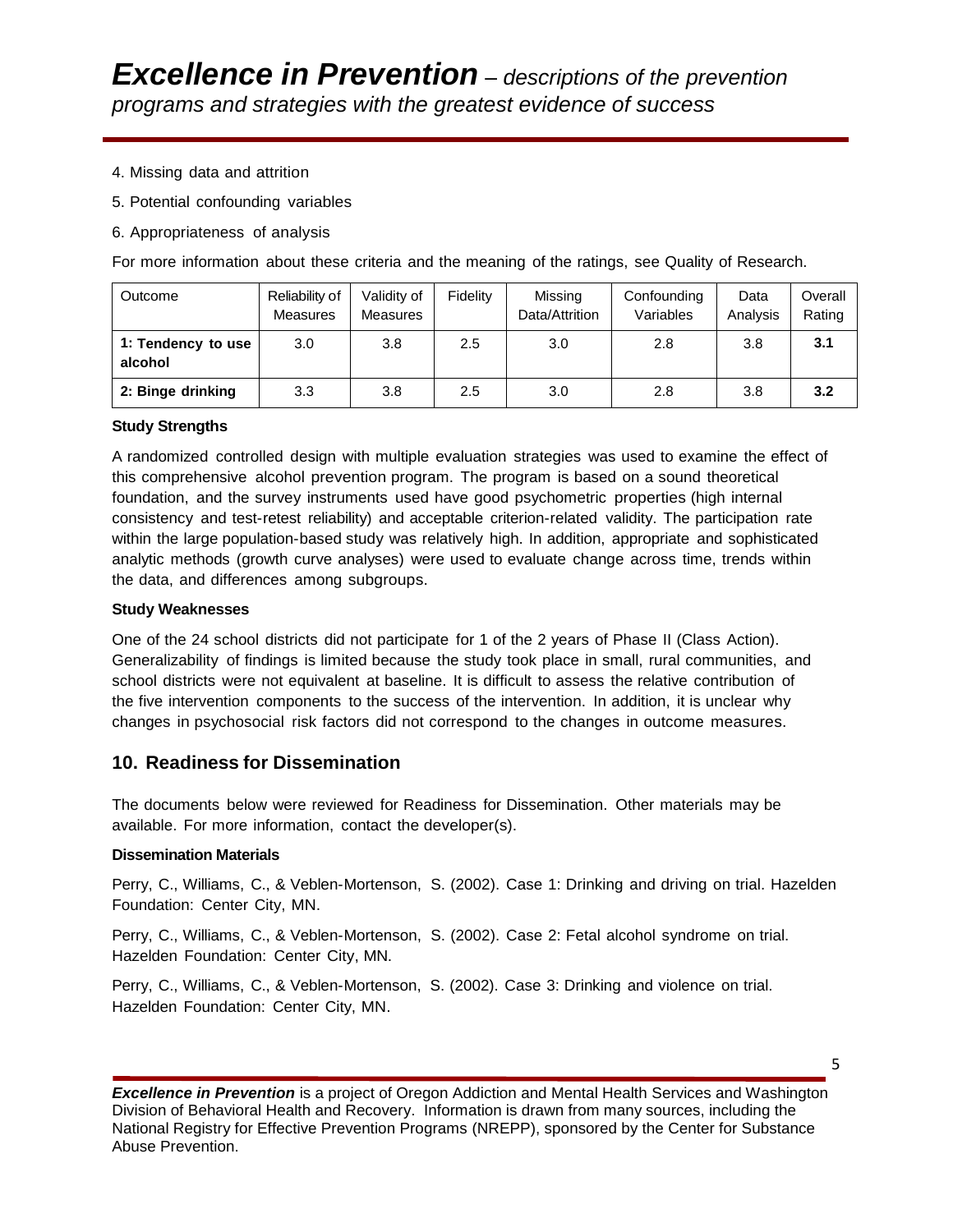## *Excellence in Prevention – descriptions of the prevention programs and strategies with the greatest evidence of success*

Perry, C., Williams, C., & Veblen-Mortenson, S. (2002). Case 4: Date rape on trial. Hazelden Foundation: Center City, MN.

Perry, C., Williams, C., & Veblen-Mortenson, S. (2002). Case 5: Drinking and vandalism on trial. Hazelden Foundation: Center City, MN.

Perry, C., Williams, C., & Veblen-Mortenson, S. (2002). Case 6: School alcohol policies on trial. Hazelden Foundation: Center City, MN.

Class Action postcards

NREPP Project Northland and Class Action Program Application: Readiness for Dissemination [Binder]

Perry, C., Williams, C., & Veblen-Mortenson, S. (2002). Class Action teacher's manual. Hazelden Foundation: Center City, MN. Project Northland/Class Action Surveys and Process Data Forms [CD-ROM]

#### **Readiness for Dissemination Ratings by Criteria (0.0-4.0 scale)**

External reviewers independently evaluate the intervention's Readiness for Dissemination using three criteria:

- 1. Availability of implementation materials
- 2. Availability of training and support resources
- 3. Availability of quality assurance procedures

For more information about these criteria and the meaning of the ratings, see Readiness for Dissemination.

| Implementation   | <b>Training and Support</b> | <b>Quality Assurance</b> | <b>Overall Rating</b> |
|------------------|-----------------------------|--------------------------|-----------------------|
| <b>Materials</b> | <b>Resources</b>            | <b>Procedures</b>        |                       |
| 3.8<br>4.O       |                             | 2.8                      | 3.5                   |

#### **Dissemination Strengths**

The program curriculum is well designed and contains detailed instructions for teachers. Multiple copies of handouts and other materials are provided along with reproducible master copies. Training and support are available from the developer, though the comprehensive nature of the curriculum does not require significant levels of training. Classroom observation forms and satisfaction evaluation forms are provided to support quality assurance.

#### **Dissemination Weaknesses**

The extent of ongoing technical assistance available to potential implementers is unclear. No information is provided on how to analyze the information to be derived from the quality assurance materials.